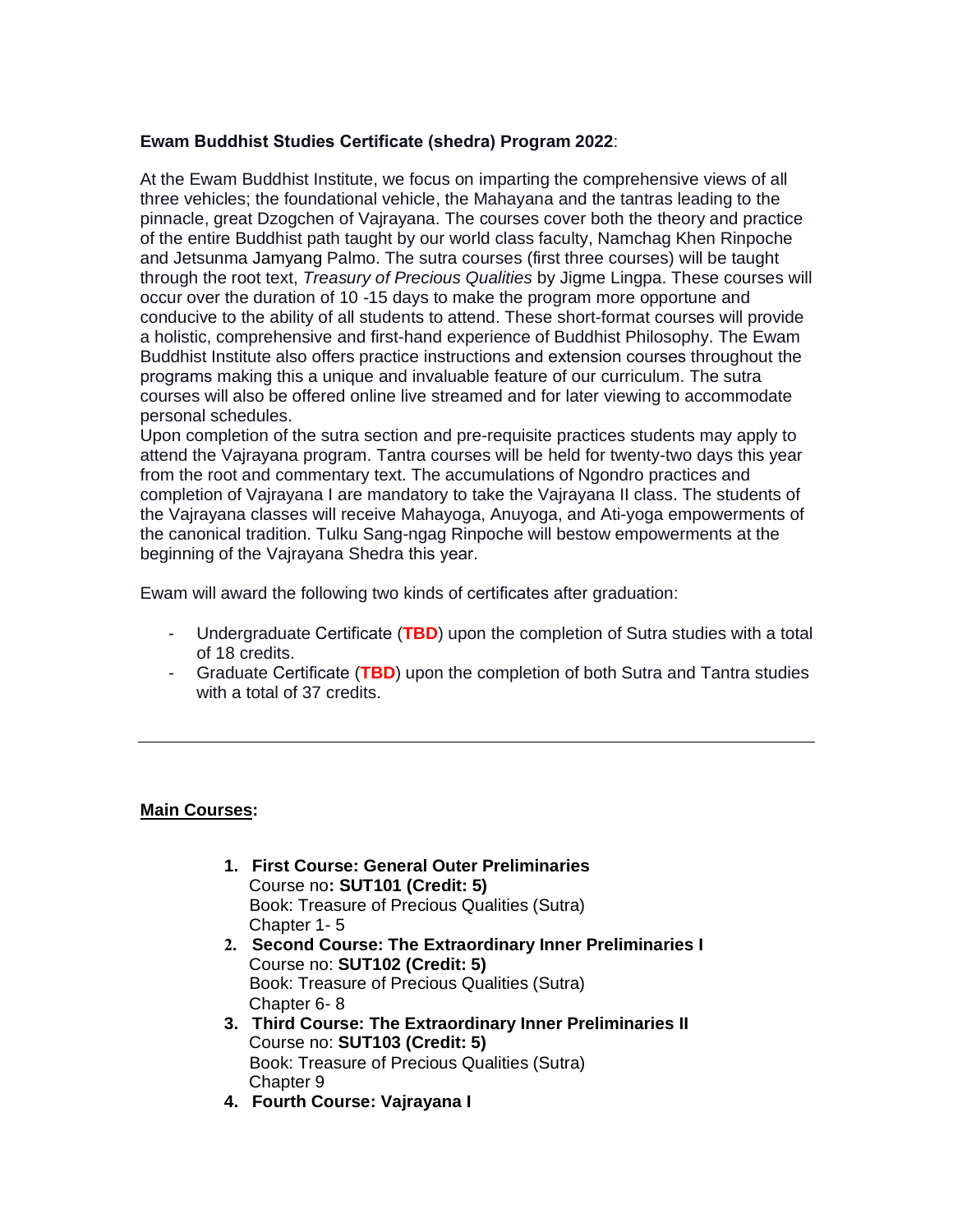Course no: **TAN104 (Credit: 5)** Book: Treasure of Precious Qualities (Tantra) Chapter 10

**5. Fifth Course: Vajrayana II (Great Perfection)** Course no: **TAN105 (credit: 5)** Book: Treasure of Precious Qualities (Tantra) Chapter 11- 13

### **Extension Courses:**

- **1. Course Title: Guide to Ngondro Practices** Course no: **NYON111 (Credit: 3)** Book: **TBD**
- **2. Course Title: Analytical/Calm Abiding Meditation Course** Course no: **MED112 (Credit: 3)** Book: **TBD**
- **3. Course Title: Introduction to Vajrayana** Course no**: VAJ113 (Credit: 3)** Book:
- **4. Course Title: Introduction to the Great Perfection (Dzogchen)** Course no: **DZOG114 (Credit: 3)** Book: **TBD**

**Total: 37 credits (This syllabus is subject to change based on the needs of the class or the circumstances)**

### **Summer Shedra Tantra Course Schedule for July 2022:**

- $\bullet$  July 1, 2022 = Empowerment
- $\bullet$  July 2, 2022 = Class commences
- $\bullet$  July 22, 2022 = Exam
- July 30, 2022 = Conclusion / Tsog Offering

#### **Summer Shedra Sutra Course Schedule for July 2022:**

- July 8 July 17, 2022 = General Outer Preliminaries course
- July 19 July 28, 2022 = The Extraordinary Inner Preliminaries I course

#### **Summer Shedra Meditation Class Schedule for July 2022:**

- July 8 July 17, 2022 = 1-hour evening Meditation (Analytical/Calm abiding)
- July 19 July 28, 2022 = 1-hour evening Meditation (Analytical / Calm abiding)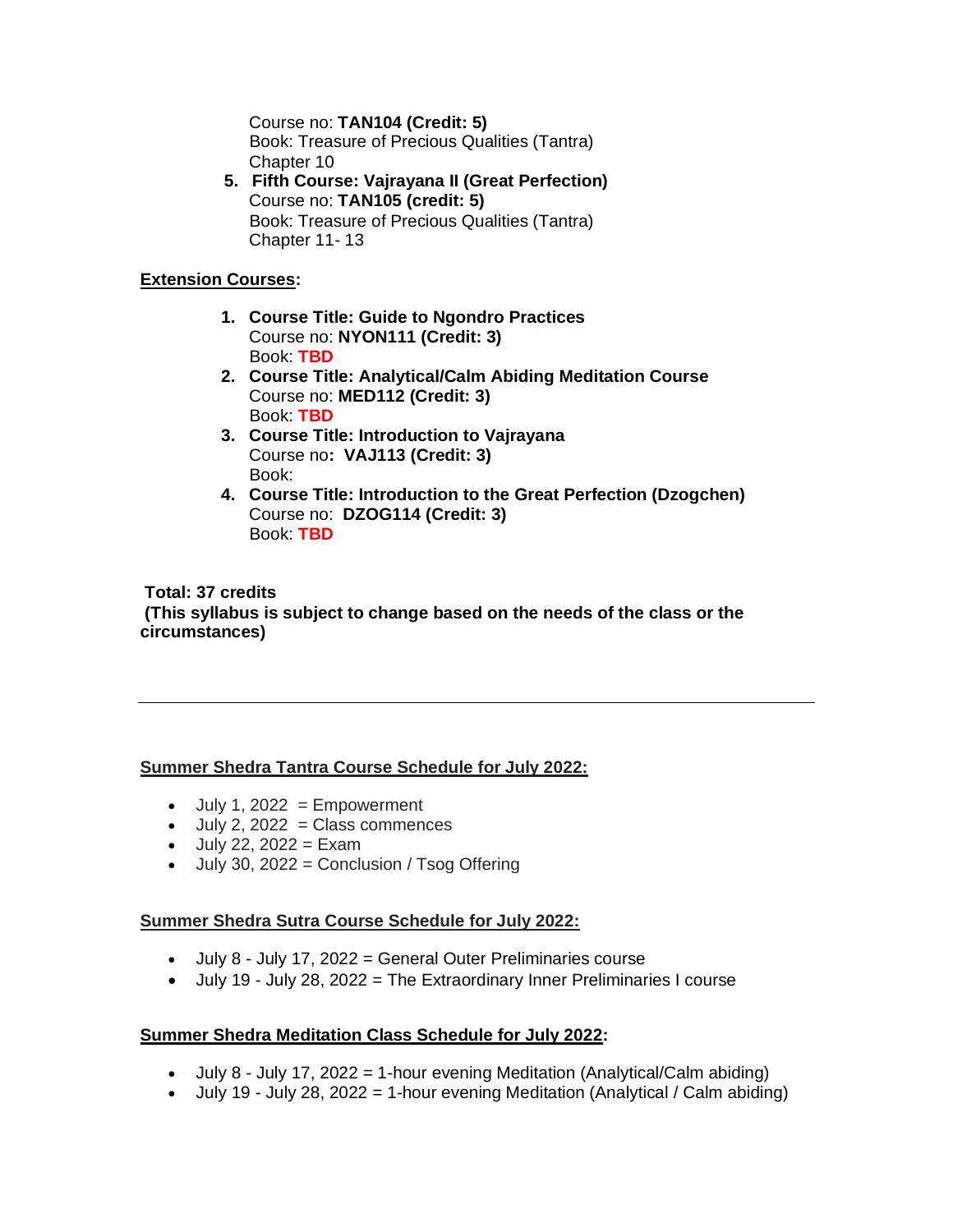| Course        | Course Title                           | Times                                                                                | Credit | Instructor                     |
|---------------|----------------------------------------|--------------------------------------------------------------------------------------|--------|--------------------------------|
| <b>TAN105</b> | Vajrayana II (The Great<br>Perfection) | $9:00AM - 12:00$<br>AM and<br>4:00 PM - 6:00<br><b>PM</b><br>7/2/2022 -<br>7/29/2022 | 5      | Khen Rinpoche<br>Ngawang Gelek |

**Prerequisites:** Must have completed all the sutra courses and TAN104, Ngondro accumulation practices, and Ati-yoga (Great Perfection) canonical empowerment. **Course Description:** This final course will be held twice a day and addresses the last three chapters of the ground, the extraordinary path of practice, and the ultimate result of the kayas and wisdom of the Great Perfection.

| Course        | Course Title                                   | Times                                           | Credit | Instructor                |  |
|---------------|------------------------------------------------|-------------------------------------------------|--------|---------------------------|--|
|               |                                                |                                                 |        |                           |  |
| <b>SUT101</b> | <b>General Outer</b><br><b>Preliminaries 1</b> | 9:00 AM- 11:00<br>AM<br>7/8/2022 -<br>7/17/2022 | 5      | Jetsunma Jamyang<br>Palmo |  |

**Course Description:** This class covers the teachings of general outer preliminaries of the four thoughts that turn the mind toward the dharma. The teaching includes the five chapters from the root text. Exam will be held on the last day of class.

| Course   Course Title                                      | Times                                       | Credit | Instructor                |
|------------------------------------------------------------|---------------------------------------------|--------|---------------------------|
| SUT102   The Extraordinary<br><b>Inner Preliminaries I</b> | 9:00 AM - 11:00 AM<br>7/19/2022 - 7/28/2022 | 5      | Jetsunma<br>Jamyang Palmo |

**Course Description:** This class focuses on the teachings of the extraordinary inner preliminaries of Refuge and Bodhicitta practices taught on an extensive level. This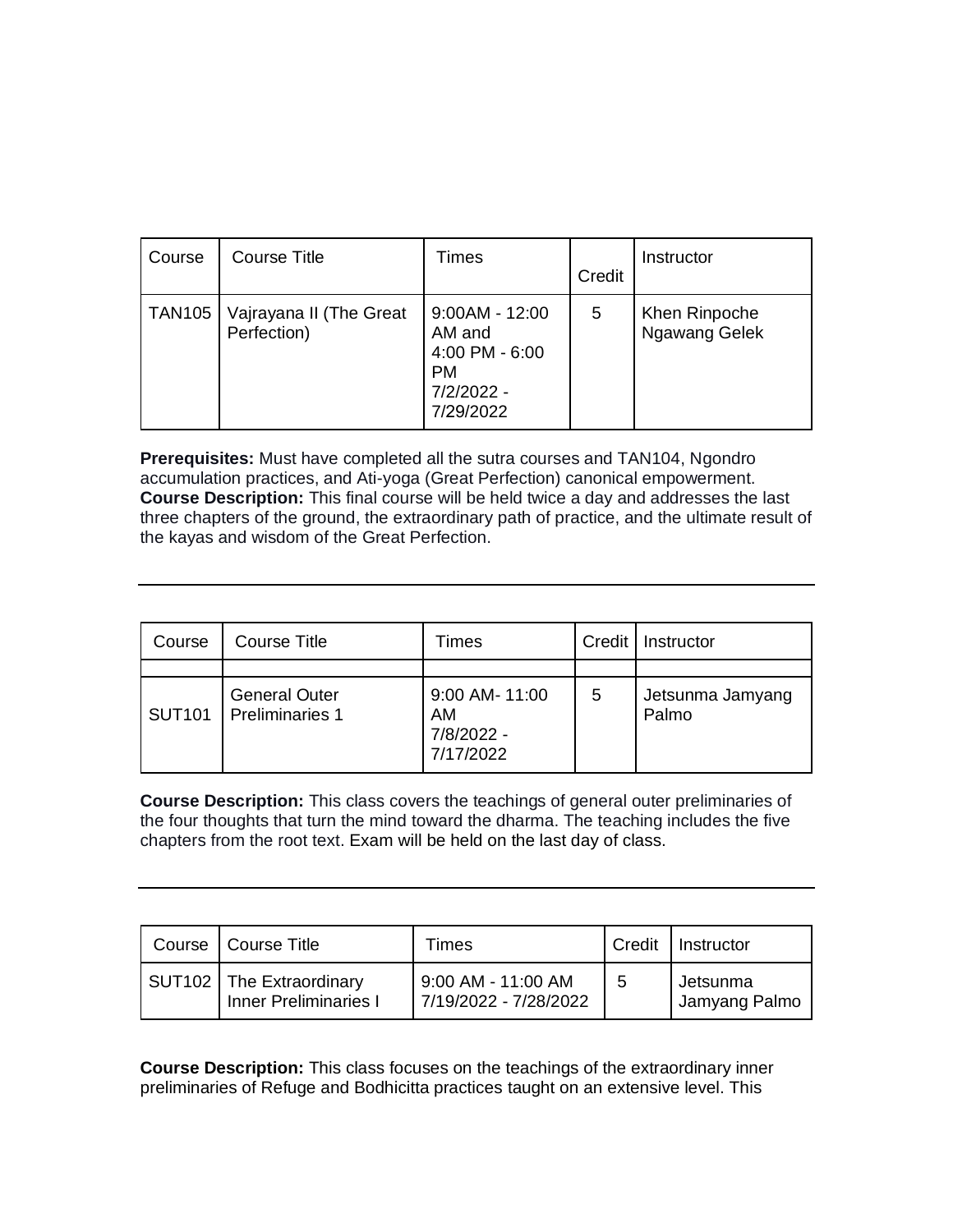course encompasses the three chapters from the root text. Exam will be held on the last day of class.

| Course | Course Title                                   | Times                                                              |   | Credit   Instructor       |
|--------|------------------------------------------------|--------------------------------------------------------------------|---|---------------------------|
|        | MED112   Analytical/Calm<br>abiding Meditation | 5:00 PM- 6:00 PM<br>7/8/2022 - 7/17/2022 &<br>7/19/2022 -7/28/2022 | 3 | Jetsunma<br>Jamyang Palmo |

**Session Descriptions:** The practice of sitting meditation is aimed at gaining concentration and understanding. We will have group discussions that reflect on the topics of the course in addition to the meditation instructions.

# **Lodging Fees for 2022:**

• Lodgings will be provided according to your preferences such as single/shared rooms, dormitory, and camping with equipped kitchenware. Each student takes care of their own groceries and meals, we have volunteers who can pick up and deliver groceries. There are several kitchens for you to enjoy and use 24/7 for all levels of accommodations. The Garden will always provide coffee and tea and snacks at tea breaks.

# **Tuition Fees+ Lodging for 2022:**

- 30-day Tantra course, onsite only: \$900-\$1200
- 10-day sutra course and meditation class for both on-site and Online: \$600- \$1100 depending on accommodation levels or Online/commuter rates
- \$200 deposit required to hold your spot, registration closes two weeks before class begins, all fees must be paid by that time in full.

# **Rules of students:**

- 1. Self-cleaning of classrooms on a daily basis.
- 2. Self-cleaning of your rooms and bathrooms during your stay and before departure.
- 3. Will provide clean beddings (campers supply your own), towels and toiletries on arrival, and will require to kindly return clean beddings and towels before departure.

# **Covid Requirements**